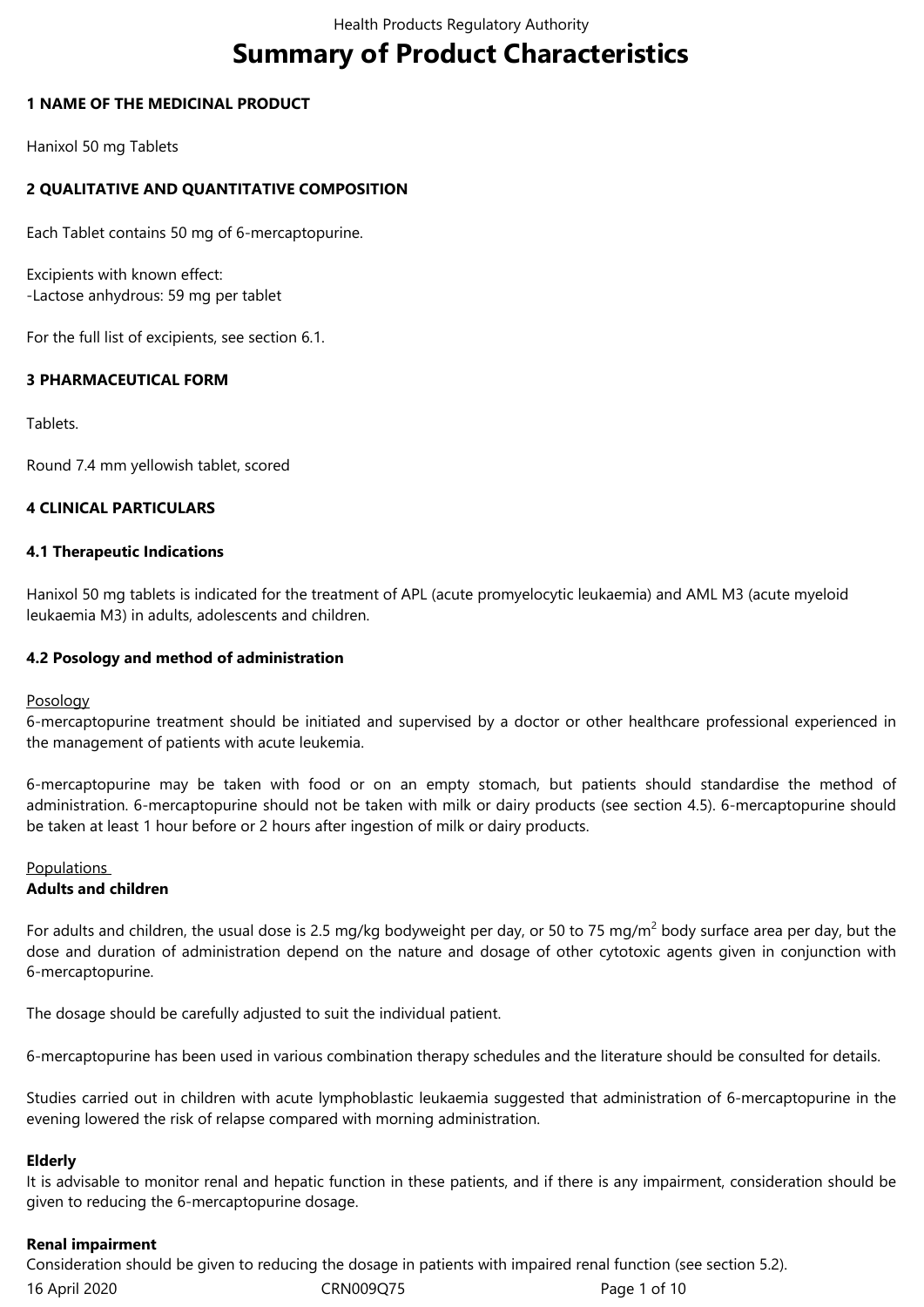# **Hepatic function**

Consideration should be given to reducing the dosage in patients with impaired hepatic function (see section 5.2)

#### **Medicinal product interactions**

When xanthine oxidase inhibitors, such as allopurinol, and 6-mercaptopurine are administered concomitantly, it is essential that only 25 % of the usual dose of 6-mercaptopurine is given since allopurinol decreases the rate of catabolism of 6-mercaptopurine. Concomitant administration of other xanthine oxidase inhibitors, such as febuxostat, should be avoided (see section 4.5).

### **TPMT deficient patients**

Patients with inherited little or no thiopurine S-methyltransferase (TPMT) activity are at increased risk for severe 6-mercaptopurine toxicity from conventional doses of 6-mercaptopurine and generally require substantial dose reduction.

The optimal starting dose for homozygous deficient patients has not been established (see section 4.4 and section 5.2).

Most patients with heterozygous TPMT deficiency can tolerate recommended 6-mercaptopurine doses, but some may require dose reduction. Genotypic and phenotypic tests of TPMT are available (see section 4.4 and section 5.).

#### **4.3 Contraindications**

Hypersensitivity to mercaptopurine or to any of the excipients listed in section 6.1. In view of the seriousness of the indications there are no other absolute contraindications.

#### **4.4 Special warnings and precautions for use**

6-mercaptopurine is an active cytotoxic agent for use only under the direction of physician experienced in the administration of such agents.

Immunisation using a live organism vaccine has the potential to cause infection in immunocompromised hosts. Therefore, immunisations with live organism vaccines are not recommended. In all cases, patients in remission should not receive live organism vaccines until the patient is deemed to be able to respond to the vaccine. The interval between discontinuation of chemotherapy and restoration of the patient's ability to respond to the vaccine depends on the intensity and type of immunosuppression-causing medications used, the underlying disease, and other factors.

Co-administration of ribavirin and 6-mercaptopurine is not advised. Ribavirin may reduce efficacy and increase toxicity of 6-mercaptopurine (see section 4.5).

Safe handling of Hanixol Tablets See section 6.6.

#### **Monitoring**

Since 6- mercaptopurine is strongly myelosuppressive full blood counts must be taken daily during remission induction. patients must be carefully monitored during therapy.

#### *Bone marrow suppression*

Treatment with 6-mercaptopurine causes bone marrow suppression leading to leukopenia and

thrombocytopenia and, less frequently, anaemia. Full blood counts must be taken frequently during remission induction and careful monitoring of haematological parameters should be conducted during maintenance therapy and more frequently if high dosage is used or if severe renal and/or hepatic disorder is present.

The leucocyte and platelet counts continue to fall after treatment is stopped, so at the first sign of an abnormally large fall in the counts, treatment should be interrupted immediately.

Bone marrow suppression is reversible if 6-mercaptopurine is withdrawn early enough.

During remission induction in acute myelogenous leukaemia the patient may frequently have to survive a period of relative bone marrow aplasia and it is important that adequate supportive facilities are available.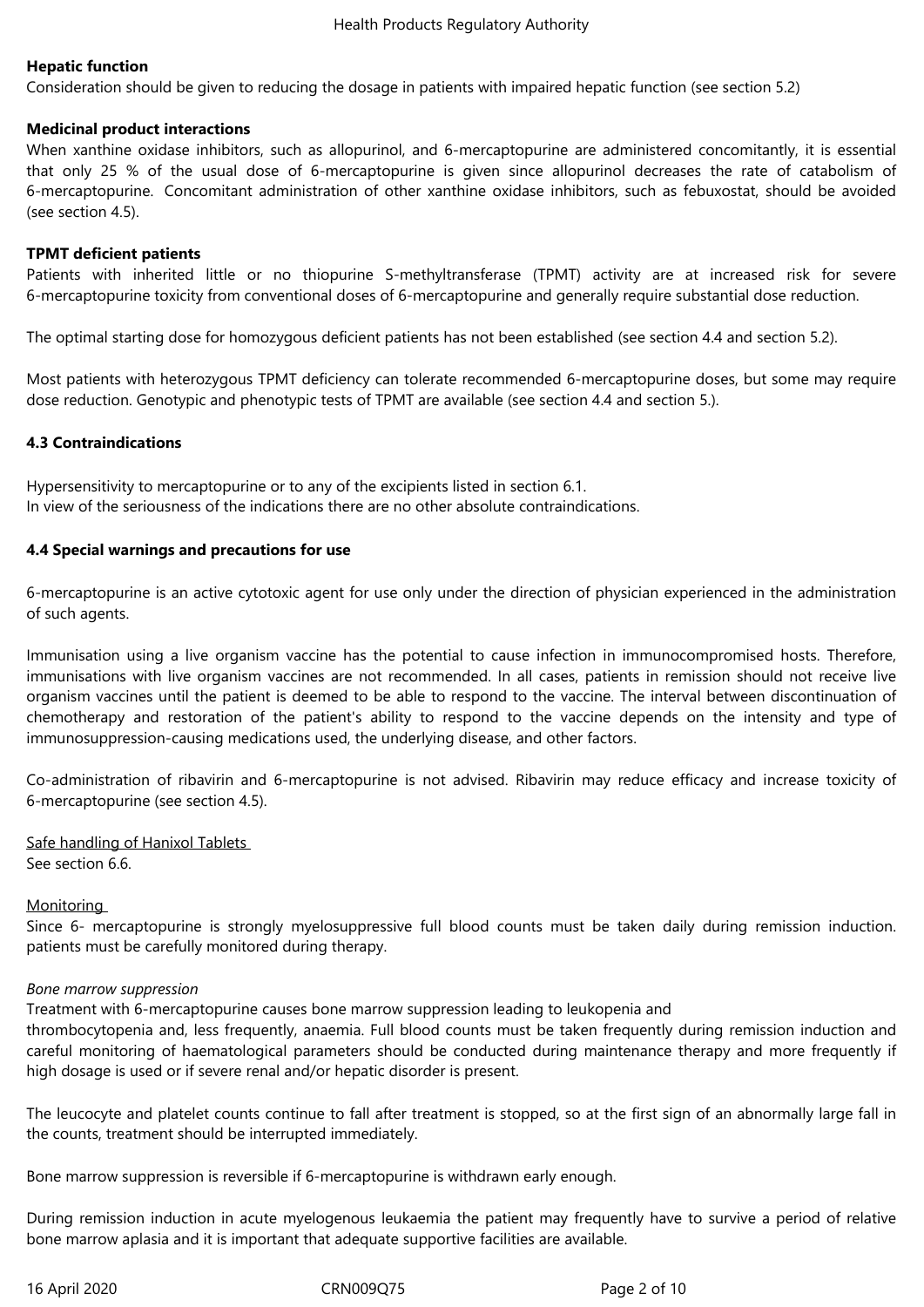#### Health Products Regulatory Authority

The dosage of 6-mercaptopurine may need to be reduced when this agent is combined with other drugs whose primary or secondary toxicity is myelosuppression (see section 4.5).

Increased haematological monitoring of the patient is advised when switching between different pharmaceutical formulations of mercaptopurine.

#### *Hepatotoxicity*

6-mercaptopurine is hepatotoxic and liver function tests should be monitored weekly during treatment. The level of gamma glutamyl transferase (GGT) in plasma will be especially important to determine if discontinuation is necessary due to hepatotoxicity. More frequent monitoring may be advisable in those with pre-existing liver disease or receiving other potentially hepatotoxic therapy. The patient should be instructed to discontinue 6-mercaptopurine immediately if jaundice becomes apparent.

#### *Tumour lysis syndrome*

During remission induction when rapid cell lysis is occurring, uric acid levels in blood and urine should be monitored as hyperuricaemia and/or hyperuricosuria may develop, with the risk of uric acid nephropathy.

#### *TPMT deficiency*

There are individuals with an inherited deficiency of the enzyme thiopurine methyltransferase (TPMT) who may be unusually sensitive to the myelosuppressive effect of 6-mercaptopurine and prone to developing rapid bone marrow depression following the initiation of treatment with 6-mercaptopurine. This problem could be exacerbated by co-administration with drugs that inhibit TPMT, such as olsalazine, mesalazine or sulfazalazine. Also, a possible association between decreased TPMT activity and secondary leukaemias and myelodysplasia has been reported in individuals receiving 6–mercaptopurine in combination with other cytotoxics (see Section 4.8).

About 0.3% (1: 300) of patients have low or no detectable enzyme activity. Approximately 10% of patients with low or intermediate TPMT activity, and 90% of patients have normal TPMT activity. There may also be a group of around 2% with a very high TPMT activity. Some laboratories offer testing for TPMT deficiency, although these tests have not been shown to identify all patients at risk of severe toxicity. Therefore, close monitoring of blood counts is still necessary.

#### Cross resistance

Cross resistance usually exists between 6-mercaptopurine and 6-tioguanine.

#### **Hypersensitivity**

Patients suspected of having suffered a hypersensitivity reaction to 6-mercaptopurine should not be recommended to use its pro-drug azathioprine, unless the patient has been confirmed to be hypersensitive to 6-mercaptopurine by allergological tests, and tested negative for azathioprine. As azathioprine is a pro-drug of 6-mercaptopurine, patients with a previous history of hypersensitivity to azathioprine must be assessed for hypersensitivity to 6-mercapopurine prior to initiating treatment.

#### Renal and/or hepatic impairment:

Caution is advised during the administration of 6-mercaptopurine in patients with renal impairment and/or hepatic impairment. Consideration should be given to reducing the dosage in these patients and haematological response should be carefully monitored (see section 4.2 and section 5.2 Pharmacokinetic).

#### Mutagenicity and carcinogenicity

Patients receiving immunosuppressive therapy, including mercaptopurine are at an increased risk of developing lymphoproliferative disorders and other malignancies, notably skin cancers (melanoma and nonmelanoma), sarcomas (Kaposi's and non-Kaposi's) and uterine cervical cancer in situ. The increased risk appears to be related to the degree and duration of immunosuppression. It has been reported that discontinuation of immunosuppression may provide partial regression of the lymphoproliferative disorder.

A treatment regimen containing multiple immunosuppressants (including thiopurines) should therefore be used with caution as this could lead to lymphoproliferative disorders, some with reported fatalities. A combination of multiple immunosuppressants, given concomitantly increases the risk of Epstein-Barr virus (EBV)associated lymphoproliferative disorders.

Increases in chromosomal aberrations were observed in the peripheral lymphocytes of leukaemic patients, in a hypernephroma patient who received an unstated dose of 6-mercaptopurine and in patients with chronic renal disease treated at doses of 0.4 to 1.0 mg/kg/day.

16 April 2020 CRN009Q75 Page 3 of 10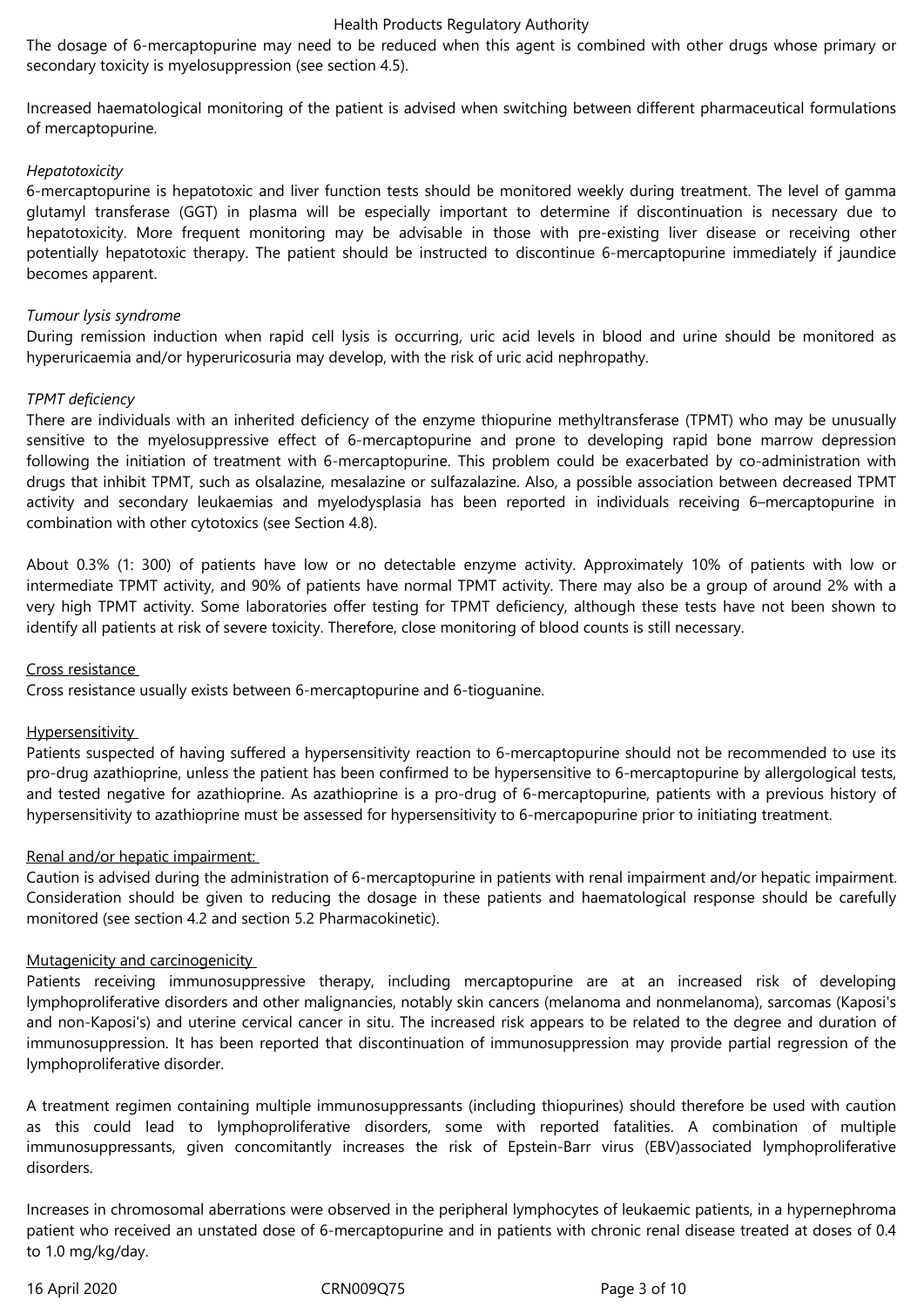Two cases have been documented of the occurrence of acute non-lymphatic leukaemia in patients who received 6mercaptopurine, in combination with other drugs, for non-neoplastic

disorders. A single case has been reported where a patient was treated for pyoderma gangrenosum with 6mercaptopurine and later developed acute non-lymphatic leukaemia, but it is not clear whether this was part of the natural history of the disease or if the 6-mercaptopurine played a causative role.

A patient with Hodgkin's disease treated with 6-mercaptopurine and multiple additional cytotoxic agents developed acute myelogenous leukaemia.

Twelve and a half years after 6-mercaptopurine treatment for myasthenia gravis, a female patient developed chronic myeloid leukaemia.

Reports of hepatosplenic T-cell lymphoma in the inflammatory bowel disease (IBD) population have been received when 6-mercaptopurine is used in combination with anti-TNF agents as unlicensed indication (see section 4.8).

#### Infections

Patients treated with 6-mercaptopurine monotherapy or in combination with other immunosuppressive drugs, including corticosteroids, have shown increased susceptibility to viral, fungal and bacterial infections, including severe or atypical infection and reactivation of the virus. Infectious disease and complications can be more serious in these patients than in patients who did not undergo treatment.

Prior exposure to or infection with the varicella zoster should be considered prior to initiation of therapy. Local guidelines may be taken into account, including prophylactic treatment if necessary. Serological tests for hepatitis B should be considered before starting treatment. Local guidelines may be taken into account, including prophylactic treatment in cases where serological tests are positive. If patients experience infection during treatment, appropriate measures, which may include antiviral therapy and supportive care.

#### Paediatric population

Cases of symptomatic hypoglycaemia have been reported in children with ALL receiving 6-mercaptopurine (see Section 4.8 Undesirable Effects). The majority of reported cases were in children under the age of six or with a low body mass index.

#### Macrophage activation syndrome

Macrophage activation syndrome (MAS) is a known, life-threatening disorder that may develop in patients with autoimmune conditions, in particular with inflammatory bowel disease (IBD) (unlicensed indication), and there could potentially be an increased susceptibility for developing the condition with the use of mercaptopurine. If MAS occurs, or is suspected, evaluation and treatment should be started as early as possible, and treatment with mercaptopurine should be discontinued. Physicians should be attentive to symptoms of infection such as EBV and cytomegalovirus (CMV), as these are known triggers for MAS.

#### Lesch-Nyhan syndrome

Limited evidence suggests that neither the 6-mercaptopurine nor its pro-drug azathioprine are effective in patients with the rare inherited disease associated with complete hypoxanthine-guanine-phosphoribosyltransferase deficiency (Lesch-Nyhan syndrome). The use of 6-mercaptopurine or azathioprine is not recommended in these patients.

#### UV exposure

Patients treated with 6-mercaptopurine is more sensitive to sunlight. Exposure to sunlight and UV light should be limited, and patients should be advised to wear protective clothing and use sunscreen with a high protection factor.

#### Lactose

Patients with rare hereditary problems of galactose intolerance, lactase deficiency or glucose-galactose malabsorption should not take this medicine.

#### Xanthine oxidase inhibitors

When xanthine oxidase inhibitors, such as allopurinol, and 6-mercaptopurine are administered concomitantly it is essential that only 25 % of the usual dose of 6-mercaptopurine is given, since allopurinol decreases the rate of catabolism of 6-mercaptopurine (see section 4.2 and 4.5)

#### Anticoagulants

Inhibition of the anticoagulant effect of warfarin and acenocoumarol has been reported when co-administered with 6mercaptopurine; therefore higher doses of the anticoagulant may be needed. It is recommended that coagulation tests are closely monitored when anticoagulants are concurrently administered with 6-mercaptopurine.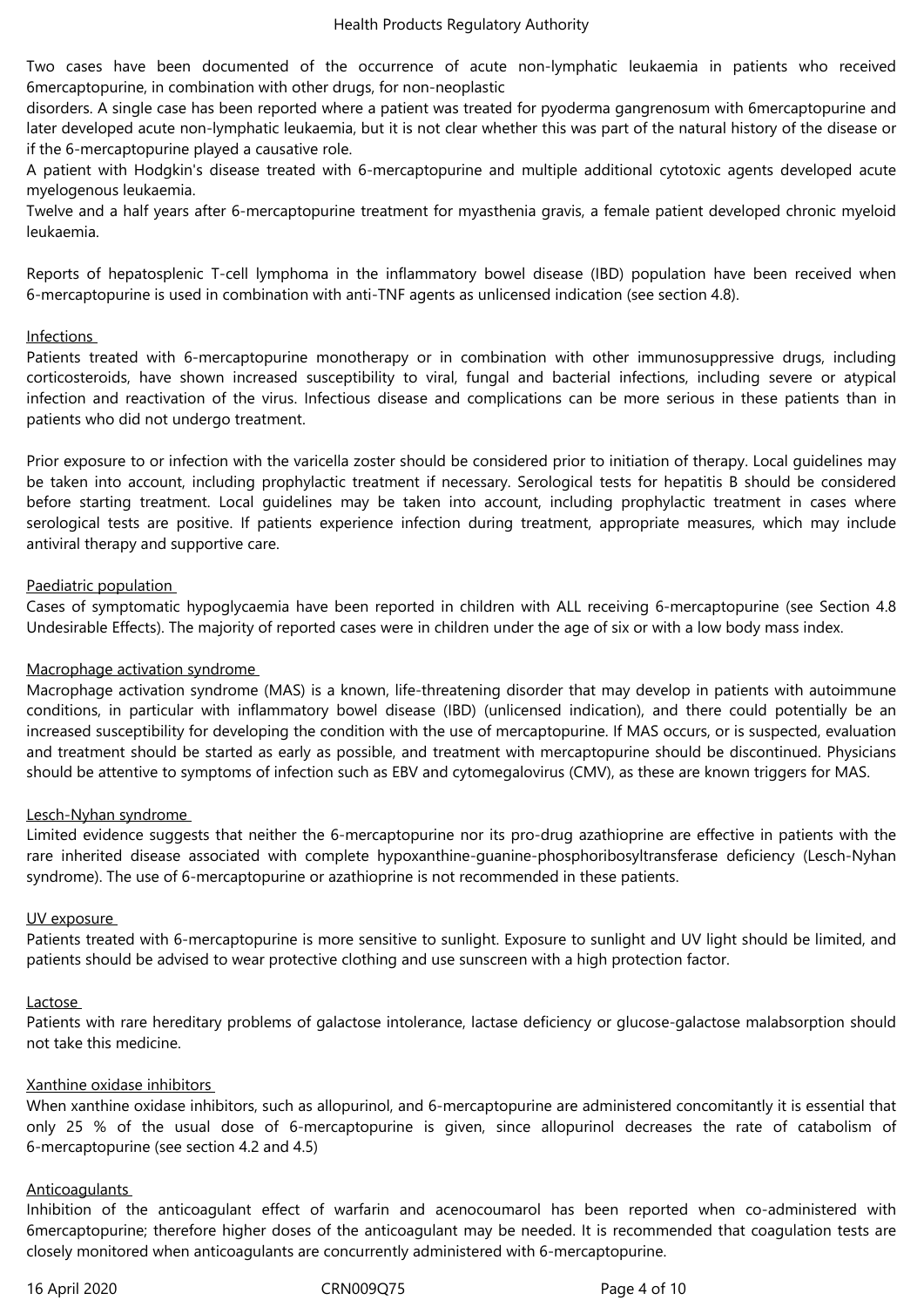#### Health Products Regulatory Authority **4.5 Interaction with other medicinal products and other forms of interactions**

Vaccination with a live vaccine is not recommended in patients with impaired immune response (see section 4.4)

Taking 6-mercaptopurine with food may decrease systemic exposure slightly. 6-mercaptopurine can be taken with food or on an empty stomach, but patients should use a standard method of administration to avoid large variations in exposure. The dose must not be taken with milk or dairy products since they contain xanthine oxidase, an enzyme that metabolizes 6-mercaptopurine and therefore may lead to reduced plasma concentrations of mercaptopurine.

Effect of concomitant medicinal products on 6mercaptopurine:

### *Ribavirin*

Ribavirin inhibits the enzyme, inosine monophosphate dehydrogenase (IMPDH), leading to a lower production of the active 6-thioguanine nucleotides. Severe myelosuppression has been reported following concomitant administration of a pro-drug of 6-mercaptopurine and ribavirin; therefore concomitant administration of ribavirin and 6-mercaptopurine is not advised (see section 4.4 and 5.2).

# *Myelosuppressive agents*

When 6-mercaptopurine is combined with other myelosuppressive agents caution should be used; dose reductions may be needed based on haematological monitoring (see section 4.4).

# *Allopurinol / oxipurinol / thiopurinol and other xanthine oxidase inhibitors*

Xanthine oxidase activity is inhibited by allopurinol, oxipurinol and thiopurinol, which results in reduced conversion of biologically active 6-thioinosinic acid to biologically inactive 6-thiouric acid. When allopurinol, oxipurinol and/or thiopurinol and 6-mercaptopurine are administered concomitantly it is essential that only 25 % of the usual dose of 6-mercaptopurine is given (see section 4.2).

Other xanthine oxidase inhibitors, such as febuxostat, decrease metabolism of 6-mercaptopurine. Co-administration is not recommended, because data are insufficient to determine an adequate dose reduction.

#### *Aminosalicylates*

There is in vitro and in vivo evidence that aminosalicylate derivatives (eg. olsalazine, mesalazine or sulfazalazine) inhibit the TPMT enzyme. Therefore, lower doses of 6-mercaptopurine may need to be considered when administered concomitantly with aminosalicylate derivatives (see section 4.4).

#### *Methotrexate*

Methotrexate (20 mg/m2 orally) increased 6-mercaptopurine AUC by approximately 31% and methotrexate (2 or 5 g/m2 intravenously) increased 6-mercaptopurine AUC by 69 and 93%, respectively. Therefore, when 6-mercaptopurine is administered concomitantly with high dose methotrexate, the dose should be adjusted to maintain a suitable white blood cell count.

#### *Infliximab*

Interactions have been observed between azathioprine and infliximab. Patients treated with azathioprine had transient increases in the levels of 6-TGN (6-tioguaninnukleotid, an active metabolite of azathioprine) and decreases in the average number of leukocytes in the first weeks after infusion of infliximab, which returned to previous levels after 3 months.

#### Effect of 6-mercaptopurine on other medicinal products

#### *Anticoagulants*

Inhibition of the anticoagulant effect of warfarin and acenocoumarol has been reported when co-administered with 6-mercaptopurine; therefore higher doses of the anticoagulant may be needed. It is recommended that coagulation tests are closely monitored when anticoagulants are concurrently administered with 6-mercaptopurine.

#### **4.6 Fertility, pregnancy and lactation**

# **Fertility**

The effect of 6-mercaptopurine therapy on human fertility is largely unknown but there are reports of successful fatherhood/motherhood after receiving treatment during childhood or adolescence.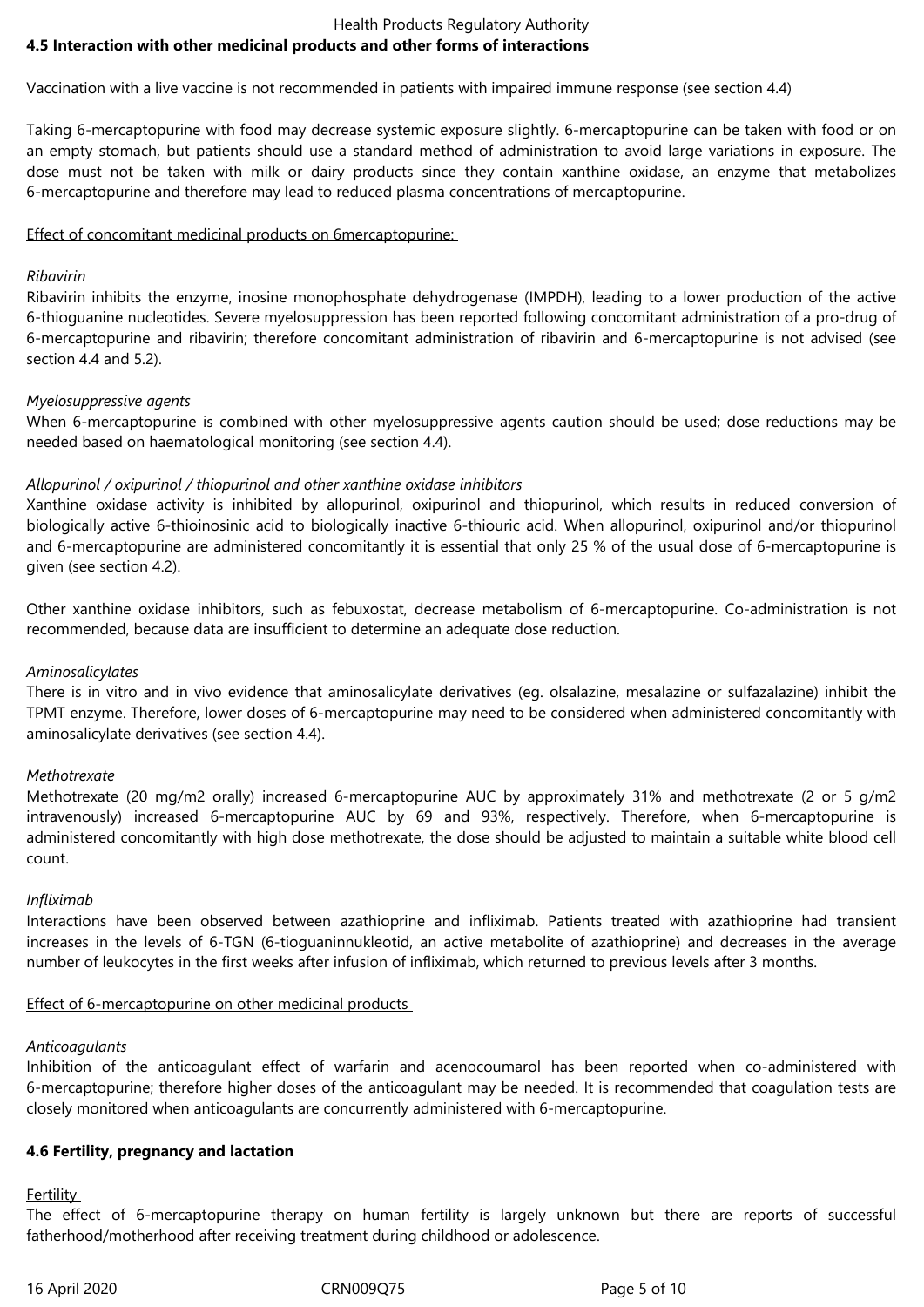#### Health Products Regulatory Authority

Transient oligospermia has been reported following exposure to 6-mercaptopurine.

#### **Pregnancy**

Substantial transplacental and transamniotic transmission of 6-mercaptopurine and its metabolites from the mother to the foetus have been shown to occur.

The use of 6-mercaptopurine should be avoided whenever possible during pregnancy, particularly during the first trimester. In any individual case the potential hazard to the foetus must be balanced against the expected benefit to the mother.

As with all cytotoxic chemotherapy, adequate contraceptive precautions should be advised if either partner is receiving 6-mercaptopurine Tablets, during treatment and for at least three months after receiving the last dose.

Studies of 6-mercaptopurine in animals have shown reproductive toxicity (see Section 5.3 Preclinical safety data). The potential risk for humans is largely unknown.

*Maternal exposure:* Normal offspring have been born after 6-mercaptopurine therapy administered as a single chemotherapy agent during human pregnancy, particularly when given prior to conception or after the first trimester.

Abortions and prematurity have been reported after maternal exposure. Multiple congenital abnormalities have been reported following maternal 6-mercatopurine treatment in combination with other chemotherapy agents.

*Paternal exposure:* Congenital abnormalities and spontaneous abortion have been reported after paternal exposure to 6-mercaptopurine.

#### **Breastfeeding**

6-mercaptopurine has been detected in the breast milk of renal transplant patients receiving immunosuppressive therapy with a pro-drug of 6-mercaptopurine. It is recommended that mothers receiving 6-mercaptopurine should not breast feed.

#### **4.7 Effects on ability to drive and use machines**

There is no data about the effects of 6-mercaptopurine on the ability to drive vehicles and use machines. A detrimental effect on these activities cannot be predicted from the pharmacology of mercaptopurine.

#### **4.8 Undesirable effects**

Summary of the safety profile

For 6-mercaptopurine there is a lack of modern clinical documentation which can serve as support for accurately determining the frequency of undesirable effects. The frequency categories assigned to the adverse drug reactions below are estimates: for most reactions, suitable data for calculating incidence are not available. Undesirable effects may vary in their incidence depending on the dose received and also when given in combination with other therapeutic agents.

The main side effect of treatment with 6-mercaptopurine is bone marrow suppression leading to leucopenia and thrombocytopenia.

#### Tabulated list of adverse reactions

The following convention has been utilised for the classification of frequency: Very common ≥1/10 Common ≥1/100 and < 1/10 Uncommon ≥1/1000 and <1/100 Rare ≥1/10,000 and <1/1000 Very rare <1/10,000 Not known (frequency cannot be estimated from the available data)

| Organ system                                | <b>Frequency</b> | <b>Adverse effect</b>                                                                                                                                                                              |
|---------------------------------------------|------------------|----------------------------------------------------------------------------------------------------------------------------------------------------------------------------------------------------|
| Neoplasms benign, malignant and unspecified | Rare             | Neoplasms including lymphoproliferative disorders, skin<br>cancers (melanomas and nonmelanomas), sarcomas (Kaposi's<br>and non-Kaposi's) and uterine cervical cancer in situ (see<br>section 4.4). |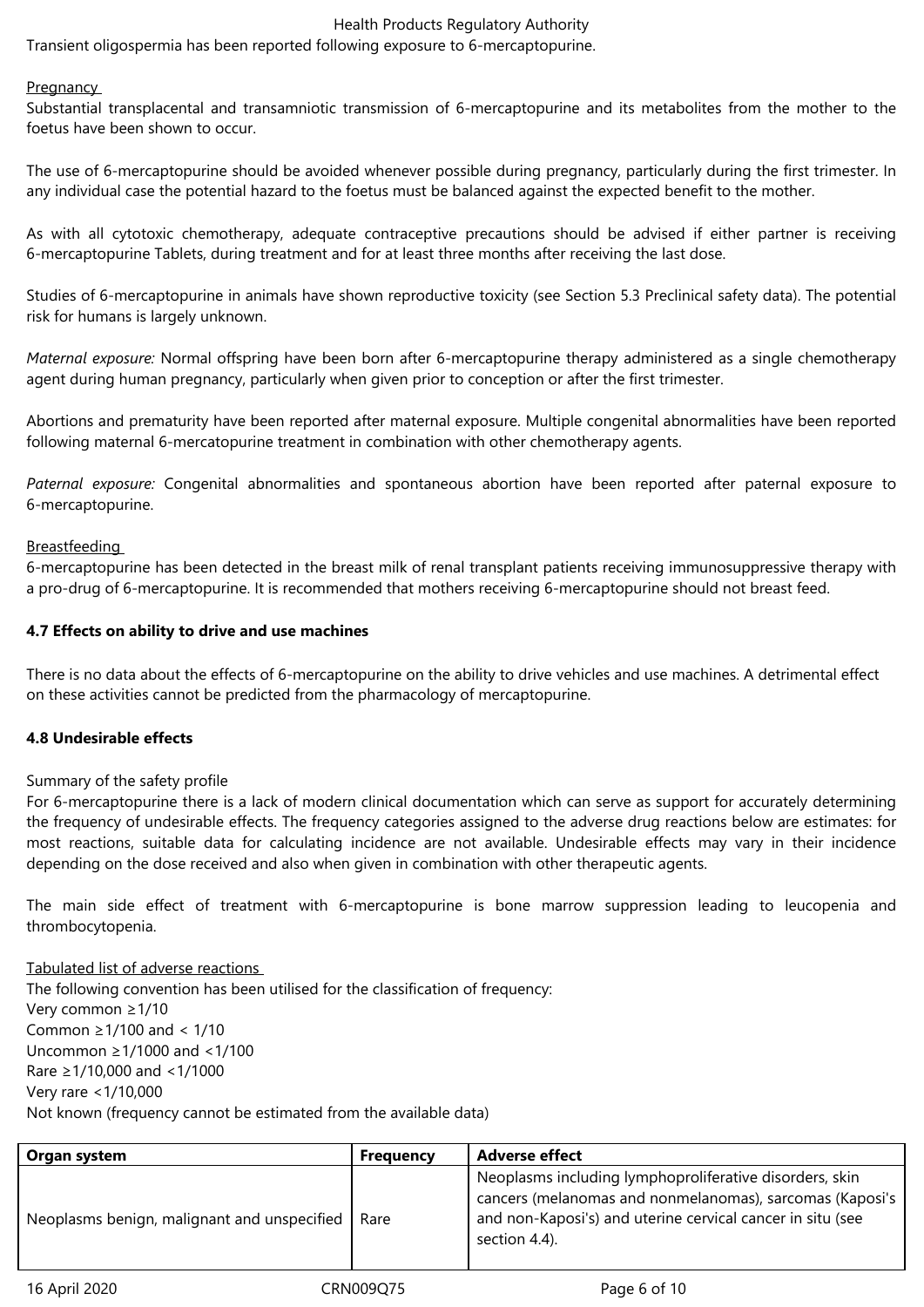|                                          | Very rare   | lymphoma in patients with IBD (an<br>unlicensed indication) when used in combination with<br>anti-TNF                  |
|------------------------------------------|-------------|------------------------------------------------------------------------------------------------------------------------|
|                                          |             | agents (see section 4.4.)                                                                                              |
| Blood and lymphatic system disorders     | Very common | Myelosuppression: leukopenia and thrombocytopenia                                                                      |
|                                          | Common      | Anaemia                                                                                                                |
| Immune system disorders                  | Rare        | Hypersensitivity reactions with the following manifestations<br>have been reported: Arthralgia; skin rash; drug fever. |
|                                          | Very rare   | Hypersensitivity reactions with the following manifestations<br>have been reported: Facial oedema                      |
| Metabolism and nutrition disorders       | Uncommon    | Anorexia                                                                                                               |
|                                          | Not known   | Hypoglycaemia*                                                                                                         |
| Gastrointestinal disorders               | Common      | Nausea; vomiting; pancreatitis in the IBD population (an<br>unlicensed indication)                                     |
|                                          | Rare        | Oral ulceration, pancreatitis during treatment (in the licensed<br>indications)                                        |
|                                          | Very rare   | Intestinal ulceration.                                                                                                 |
| Hepatobiliary disorders                  | Common      | Biliary stasis; hepatotoxicity                                                                                         |
|                                          | Rare        | Hepatic necrosis                                                                                                       |
| Skin and subcutaneous tissue disorders   | Rare        | Alopecia.                                                                                                              |
|                                          | Not known   | Photosensitivity                                                                                                       |
| Reproductive system and breast disorders | Very rare   | Temporary oligospermia.                                                                                                |

\*In paediatric population

#### Description of selected adverse reactions:

#### *Hepatobiliary disorders*

6-mercaptopurine is hepatotoxic in animals and man. The histological findings in man have shown hepatic necrosis and biliary stasis.

The incidence of hepatotoxicity varies considerably and can occur with any dose but more frequently when the recommended dose of 2.5 mg/kg bodyweight daily or 75 mg/m2 body surface area per day is exceeded.

Monitoring of liver function tests may allow early detection of hepatotoxicity. Gamma glutamyl transferase (GGT) levels in plasma may be particularly predictive of withdrawal due to hepatotoxicity. This is usually reversible if 6-mercaptopurine therapy is stopped soon enough but fatal liver damage has occurred.

#### Reporting of suspected adverse reactions:

Reporting suspected adverse reactions after authorisation of the medicinal product is important. It allows continued monitoring of the benefit/risk balance of the medicinal product. Healthcare professionals are asked to report any suspected adverse reactions via HPRA Pharmacovigilance Earlsfort Terrace IRL - Dublin 2, Tel: +353 1 6764971, Fax: +353 1 6762517, Website: www.hpra.ie, e-mail: medsafety@hpra.ie

#### **4.9 Overdose**

*Sympto[ms:](http://www.hpra.ie/)* 

Gastrointestinal effects, including nausea, vomiting and diarrhoea and anorexia may be early symptoms of overdosage having occurred. The principal toxic effect is on the bone marrow, resulting in myelosuppression*.* Haematological toxicity is likely to be more profound with chronic overdosage than with a single ingestion of 6-mercaptopurine. Liver dysfunction and gastroenteritis may also occur.

The risk of overdosage is also increased when allopurinol is being given concomitantly with 6-mercaptopurine (see Section 4.5).

#### *Treatment:*

As there is no known antidote, blood counts should be closely monitored and general supportive measures, together with appropriate blood transfusion, instituted if necessary. Active measures (such as the use of activated charcoal) may not be effective in the event of 6-mercaptopurine overdose unless the procedure can be undertaken within 60 minutes of ingestion. Further management should be as clinically indicated or as recommended by the National Poisons Center.

#### **5 PHARMACOLOGICAL PROPERTIES**

16 April 2020 CRN009Q75 Page 7 of 10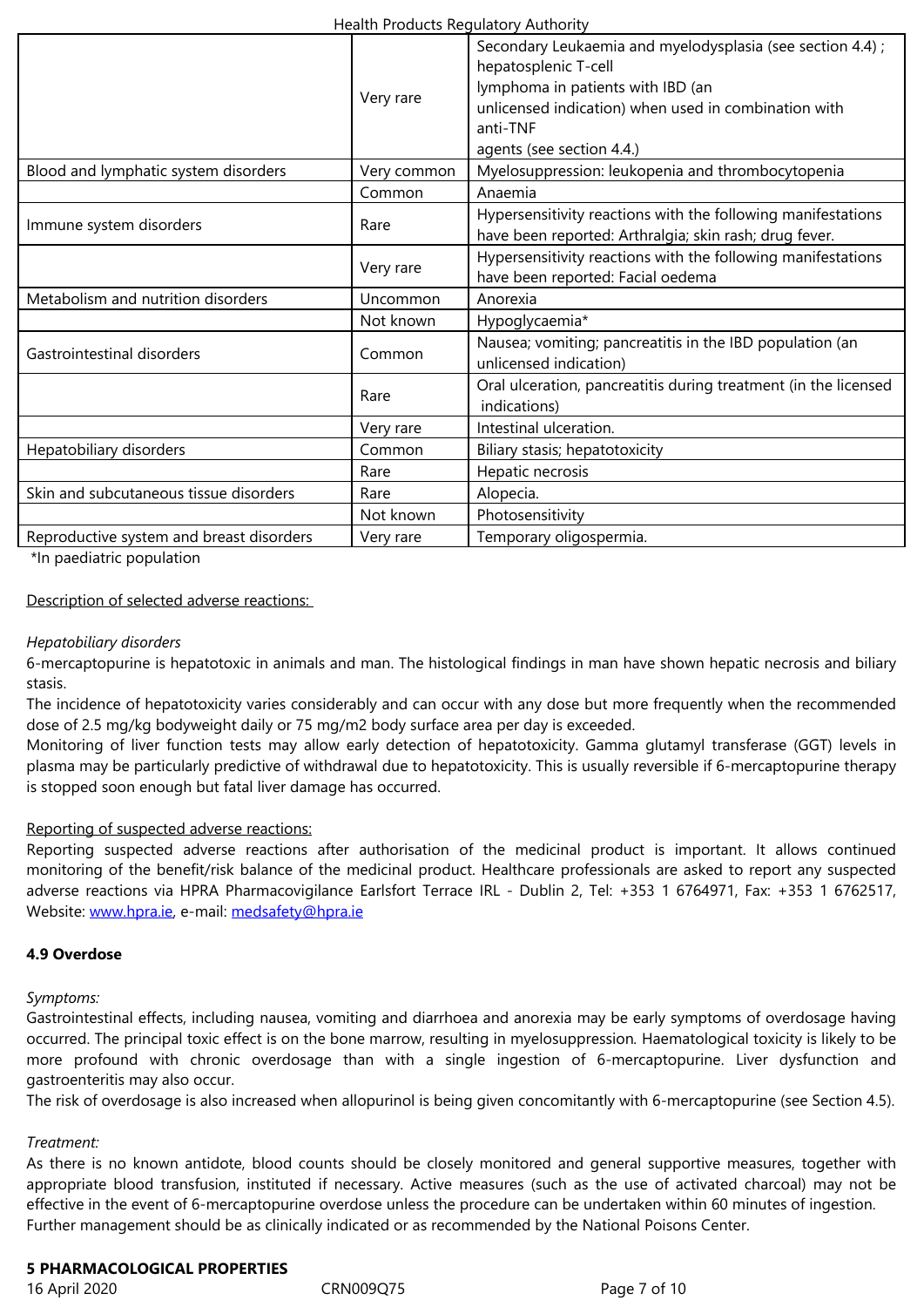#### **5.1 Pharmacodynamic properties**

Pharmacotherapeutic group: Antineoplastic agents, Antimetabolites, Purine analogues

ATC-Code: L01BB02.

### Mechanism of action

6-mercaptopurine is sulphydryl analogue of the purine bases, adenine and hypoxanthine, and acts as a cytotoxic antimetabolite.

6-Mercaptopurine is an inactive pro-drug that acts as purine antagonist after cellular uptake and intracellular conversion into thioguanine-nucleotides (TGN) for cytotoxicity.

6-mercaptopurine metabolites suppress the *de novo* synthesis of purine and purine-nucleotide formation. The thioguanine nucleotides are also incorporated into nucleic acids and this leads to the cytotoxic effect of the drug.

#### Pharmacodynamic effects

The cytotoxic effect of 6-mercaptopurine may be related to the levels of thioguanine nucleotides in red blood cells, but not to the plasma concentration of 6-mercaptopurine.

# **5.2 Pharmacokinetic properties**

#### Absorption

The bioavailability of oral 6-mercaptopurine shows considerable inter-individual variability`. When administered at a dosage of 75 mg/m $^2$  to seven paediatric patients, the bioavailability averaged 16% of the administered dose, with a range of 5 to 37%. The variable bioavailability probably results from the metabolism of a significant portion of 6-mercaptopurine during first-pass hepatic metabolism.

After oral administration of 6-mercaptopurine 75 mg/m<sup>2</sup> to 14 children with acute lymphoblastic leukaemia, the mean Cmax was 0.89μM, with a range of 0.29 - 1.82μM and Tmax was 2.2 hours with a range of 0.5 - 4 hours.

The mean relative bioavailability of 6-mercaptopurine was approximately 26 % lower following administration with food and milk compared to an overnight fast. 6-mercaptopurine is not stable in milk due to the presence of xanthine oxidase (30 % degradation within 30 minutes) (see Section 4.2 Posology and method of administration).

# Distribution

Concentrations of 6-mercaptopurine in cerebrospinal fluid (CSF) are low or negligible after IV or oral administration (CSF: plasma ratios of 0.05 to 0.27). Concentrations in the CSF are higher after intrathecal administration.

#### **Biotransformation**

6-mercaptopurine is extensively metabolized by many multi-step pathways to active and inactive metabolites. Because of the complex metabolism, inhibition of one enzyme does not explain all cases of lack of efficacy and/or pronounced myelosuppression. The predominant enzymes responsible for the metabolism of 6-mercaptopurine or its downstream metabolites are: the polymorphic enzyme thiopurine S-methyltransferase (TPMT), xanthine oxidase, inosine monophosphate dehydrogenase (IMPDH) and hypoxanthine guanine phosphribosyltransferase (HPRT). Additional enzymes involved in the formation of active and inactive metabolites are: guanosine monophosphate synthetase (GMPS, which form TGNs) and inosine triphosphate pyrophosphatase (ITPase). There are also multiple inactive metabolites formed via other pathways.

There is evidence that polymorphisms in the genes encoding the different enzyme systems involved with metabolism of 6-mercaptopurine may predict adverse drug reactions to 6-mercaptopurine therapy. For example, individuals with TPMT deficiency develop very high cytotoxic thioguanine nucleotide concentrations (see Section 4.4).

#### Elimination

In a study with 22 adult patients the mean 6-mercaptopurine clearance and half-life after IV infusion was 864 mL/min/m2 and 0.9 hours respectively. The mean renal clearance reported in 16 of these patients was 191 mL/min/m2. Only about 20 % of the dose was excreted in the urine as intact medicinal product after IV administration. In a study with 7 children patients the mean 6-mercaptopurine clearance and half-life after IV infusion was 719 (+/-610) ml/min/m2 and 0.9 (+/-0.3) hours respectively.

#### Special patient populations

16 April 2020 CRN009Q75 Page 8 of 10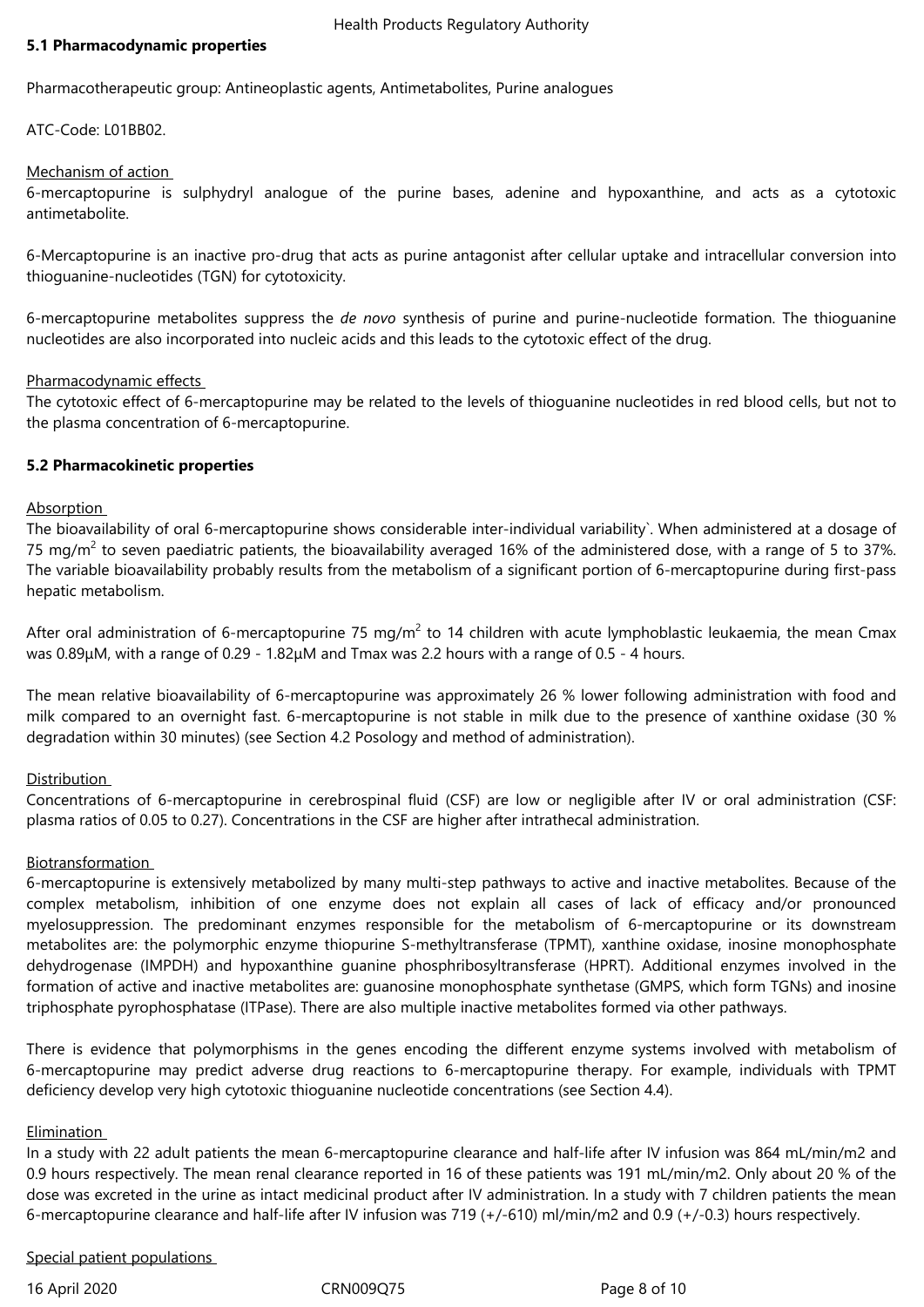#### *Older population*

No specific studies have been carried out in the elderly (see Section 4.2 Posology and method of administration).

#### *Renal impairment*

Studies with a pro-drug of 6-mercaptopurine have shown no difference in 6-mercaptourine pharmacokinetics in uremic patients compared to renal transplant patients. Little is known about the active metabolites of 6-mercaptopurine in renal impairment (see Section 4.2 Posology and method of administration).

6-mercaptopurine and/or its metabolites are eliminated by haemodialysis, with approximately 45 % of radioactive metabolites eliminated during dialysis of 8 hours.

### *Hepatic impairment*

A study with a pro-drug of 6-mercaptopurine was performed in three groups of renal transplant patients: those without liver disease, those with hepatic impairment (but no cirrhosis) and those with hepatic impairment and cirrhosis. The study demonstrated that 6-mercaptopurine exposure was 1.6 times higher in patients with hepatic impairment (but no cirrhosis) and 6 times higher in patients with hepatic impairment and cirrhosis, compared to patients without liver disease (see Section 4.2 Posology and method of administration).

# **5.3 Preclinical safety data**

# Carcinogenesis, mutagenesis

6-Mercaptopurine is mutagenic in man and chromosome damage has been reported in mice, rats and man.

In view of its action on cellular deoxyribonucleic acid (DNA) 6-mercaptopurine is potentially carcinogenic and consideration should be given to the theoretical risk of carcinogenesis with this treatment.

# **Teratogenicity**

6-Mercaptopurine causes growth arrest, severe embryo-lethality and teratogenic effects in mice, rats, hamsters and rabbits (such as cleft palate, eye and skeletal malformations) at doses that are nontoxic to pregnant females. In all species, the degree of embryotoxicity and the type of malformations are dependent on the dose and stage of the gestation at the time of administration.

# **6 PHARMACEUTICAL PARTICULARS**

# **6.1 List of excipients**

Lactose anhydrous Maize starch Starch, pregelatinized Stearic acid Magnesium stearate

# **6.2 Incompatibilities**

Not applicable.

# **6.3 Shelf life**

3 years

After first opening the bottle: 7 months

#### **6.4 Special precautions for storage**

Store in the original package in order to protect from light

# **6.5 Nature and contents of container**

16 April 2020 CRN009Q75 Page 9 of 10